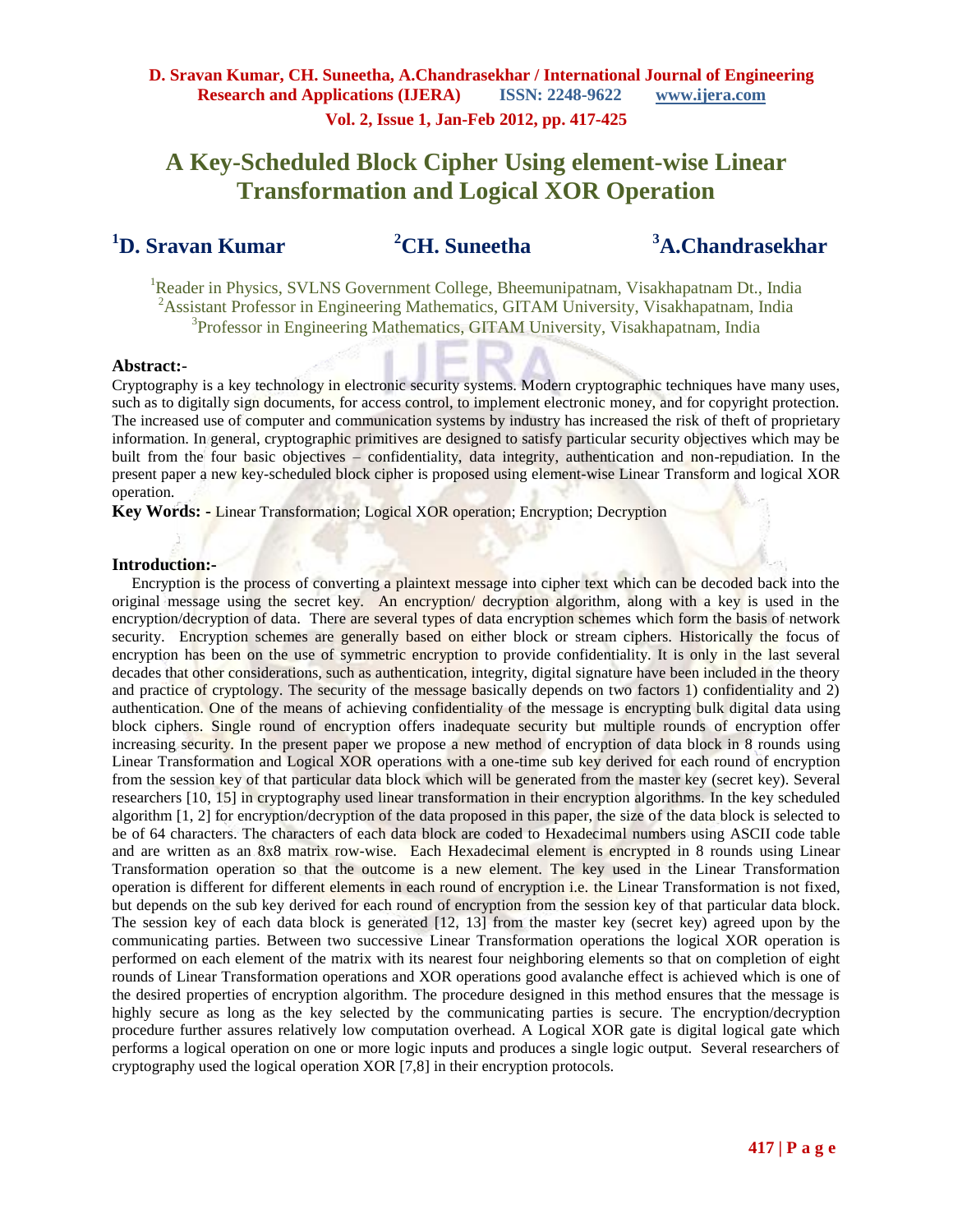For describing the algorithm the following notation and definitions are adopted:-

#### **Symbols and Notation:-**

| Symbol           | Expression                                               | Meaning                                                                                                                                                                                          |
|------------------|----------------------------------------------------------|--------------------------------------------------------------------------------------------------------------------------------------------------------------------------------------------------|
| M, m, n, l       | $M_n^m$                                                  | The 8x8 matrix whose elements are Hexadecimal Numbers, where<br>l, m, n take integer values, $n \in N$ 1, $m \in \{0, 1, 2, \dots, 8\}$                                                          |
| K, m, n          | $K_n^m$                                                  | The 8x8 matrix whose elements are the Hexadecimal codes of<br>ASCII characters excluding the null character                                                                                      |
| $R,E, \Lambda$   | $\Lambda$<br>${\cal L}_E$                                | <b>Encryption Operator using Linear Transformation</b>                                                                                                                                           |
| $R,D, \Lambda$   | $\Lambda$<br>$L_D$                                       | Decryption Operator using Linear Transformation                                                                                                                                                  |
| $X,E, \Lambda$   | $\Lambda$<br>$\boldsymbol{X}_{\scriptscriptstyle{E}}$    | The logical XOR operator used in the encryption process                                                                                                                                          |
| $X,D, \Lambda$   | $\Lambda$<br>$\boldsymbol{X}$ $_{\scriptscriptstyle{D}}$ | The logical XOR operator used in the decryption process                                                                                                                                          |
| A                | A<br>$=$<br>${1,3,5,7,9,B,D,F}$                          | A is the set of all numbers which are relative primes to 16, used for<br>obtaining the principal key matrix for the encryption of the matrix<br>${}^{l}M_{n}^{m}$ using Linear Transform         |
| $P, \Lambda$     | $\Lambda$<br>$\overline{P}$                              | The operator used to obtain the principal key matrix from the sub-<br>key used in that particular round                                                                                          |
| P,n,m            | $P_n^m$                                                  | The Principal Key matrix obtained from $K_n^m$                                                                                                                                                   |
| $S, \Lambda$     | $\Lambda$<br>$S_n^m$                                     | The operator used for deriving the sub key for the m <sup>th</sup> round of<br>encryption from the key used for the first round encryption of n <sup>th</sup><br>data block                      |
| $G, \Lambda$     | $\Lambda$<br>$G_n$                                       | The operator used for generating the session key for the encryption<br>of the n <sup>th</sup> data block from the session key used in the encryption of<br>the $(n-1)$ <sup>th</sup> data block. |
| M, l, m, n, i, j | $\left\{ M_{n}^{m}\right\}$                              | Represents the element in the $ith$ row and $jth$ column of the matrix<br>$\left\lceil\frac{l}{M}_n^m\right\rceil$                                                                               |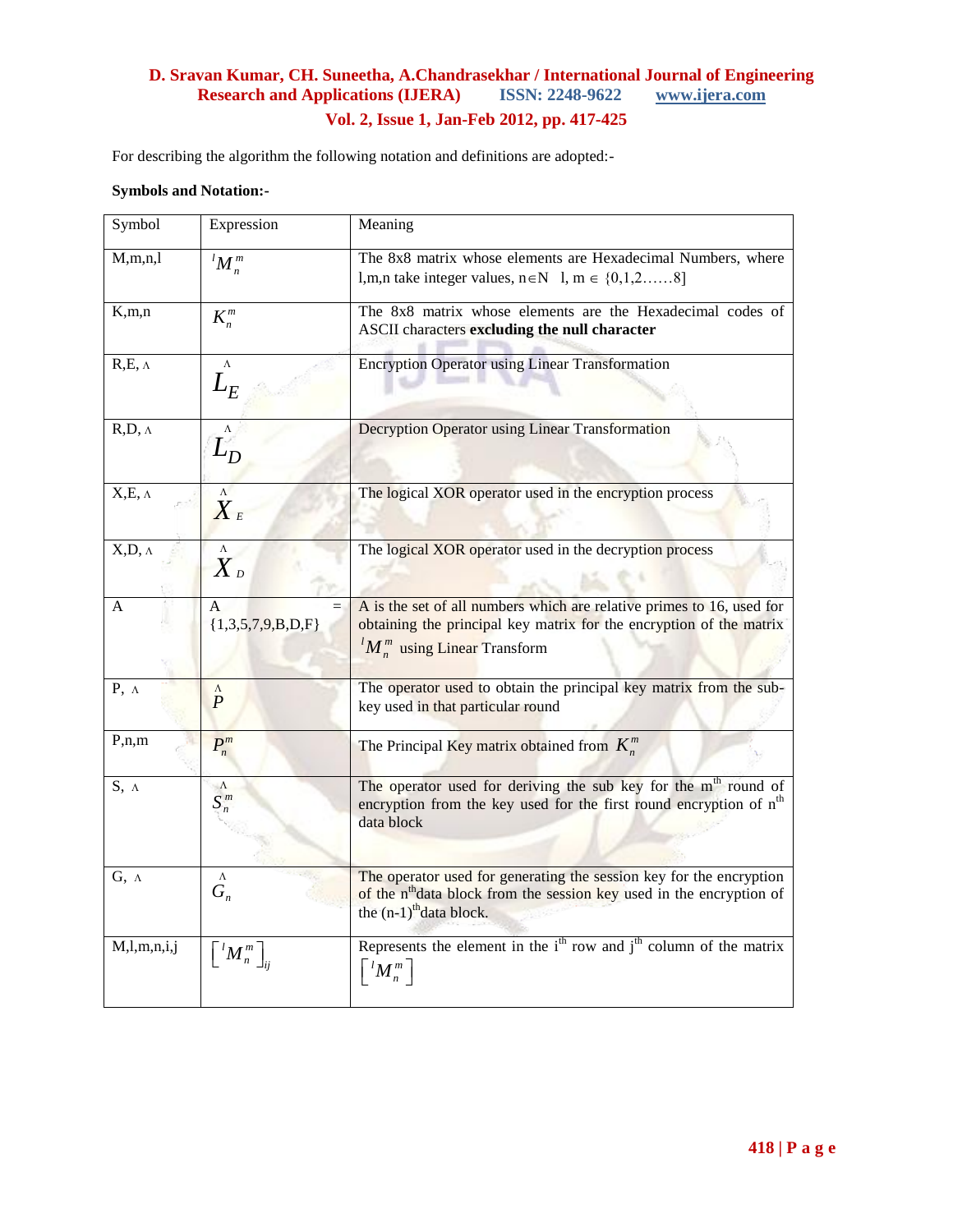#### **Definitions:**

1)  $^{l}M_{n}^{m}$  denotes an 8x8 matrix whose elements are Hexadecimal numbers. The right superscript m denotes the

number of times the linear transformation operator  $L_E$  is performed on the elements of the matrix M. The left Λ

superscript 1 represents the number of times the logical XOR operator  $\stackrel{\wedge}{X}_E$ is applied on the matrix M. The right subscript n indicates the number of data block that is being encrypted.

2)  $K_n^m$  represents an 8x8 matrix whose elements are the Hexadecimal numbers **excluding the null character** which is called the key matrix used in the encryption operation of the  $(m+1)^{th}$  round of the nth data block matrix  ${}^m M_n^m$ using Linear Transformation. The right superscript m of K represents the number of round of encryption using the linear transformation on the matrix  $^{m}M_{n}^{m}$ , where m ranges from 0 to 7. The right subscript indicates the data block which is being encrypted.

3).  $P_n^m$  is the Principal Key matrix obtained from the main key matrix  $K_n^m$  for  $(m+1)^{th}$  round of encryption of nth data block using Linear Transform.

Let  $(K_n^m)_{ij} = K_1 K_0$ , where  $K_1, K_0$  are the Hexadecimal digits in 16' place and 1's place.

$$
(P_n^m)_{ij} = P_1 P_0 \text{ Where}
$$
  

$$
P_0 = K_0, P_1 = X \text{ if } X \in A, \text{ else } X + 1
$$
  
where  $X = (K_1 K_0 + K_1 + K_0)_{\text{mod}16}$   

$$
P(K_n^m) = P_n^m
$$

4). The Linear Transformation used in the algorithm is of the form

 $X = (ax + b)_{\text{mod16}}$  where  $a \in A$  and b may be any hexadecimal from 0 to F.

Then  $x$  can be obtained by the inverse linear transform

$$
x = [a^{-1}(X + b^{-1})]_{\text{mod } 16}
$$

For all  $a \in A$ ,  $a^{-1}$  is defined in the following table 1 and  $b^{-1}$  is defined in the table 2

TABLE 1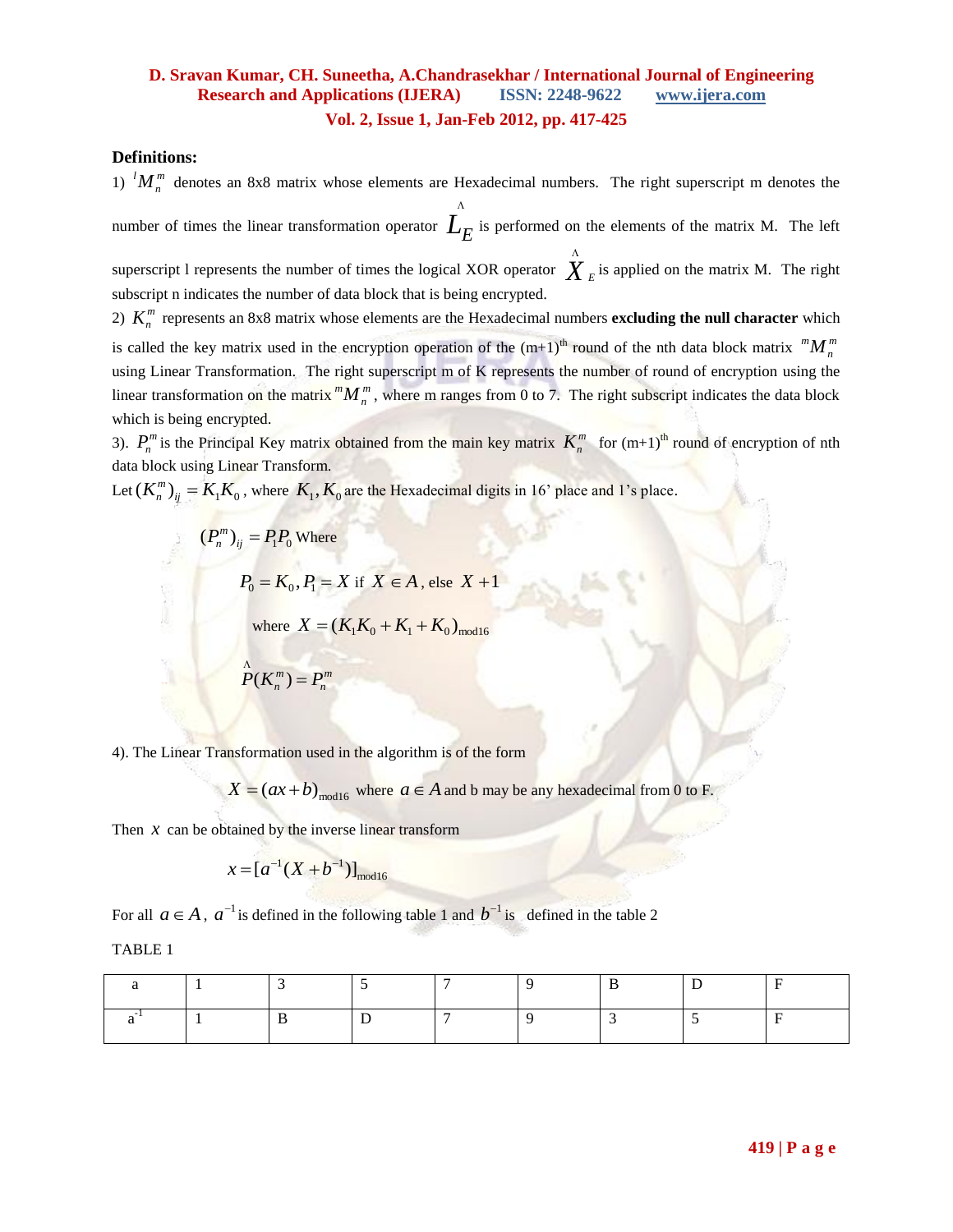TABLE 2

|  |   |   |  | $\mathcal{D}$ |              |   | 9 | A | D | ◡ | E |  |
|--|---|---|--|---------------|--------------|---|---|---|---|---|---|--|
|  | E | . |  | π             | $\mathbf{A}$ | ◡ |   |   |   |   |   |  |

5). The Operator  $L_E\left[ \int m \, m \, m \, P_n \right]$  $\int_{E}^{N} \left[ {}^{m}M_{n}^{m}, P_{n}^{m} \right]$  is the operator that affects Linear Transformation. It has two arguments  $M_n^m$  and  $P_n^m$ . The first argument is the matrix on which the operation  $\frac{1}{E}$ is applied. The second argument is the key matrix used for performing the operation  $L_E$  in the  $(m+1)$ <sup>th</sup> round encryption of n<sup>th</sup> data block matrix. With Λ this operation the right superscript m of the matrix  $^{m}M_{n}^{m}$  increases by one unit. With this operation each hexadecimal element  $\sqrt{m} M_n^m$  $\lfloor m M_n^m \rfloor$  of the matrix  $m M_n^m$  is encrypted using the Linear Transformation

Let =  $\left| \begin{array}{c} ^{m}M_{n}^{m} \end{array} \right|_{ii} = M_{1}M_{0}$ *m m*  $\left[ \int_{i}^{m} M_{n}^{m} \right]_{i} = M_{1} M_{0}$  which is a Hexadecimal number.  $M_{1} M_{0}$  is encrypted as

$$
M_1^E = (M_1 P_1 + P_0)_{\text{mod 16}}
$$
  

$$
M_0^E = (M_0 P_1 + P_0)_{\text{mod 16}}
$$

**EXECUTE:** Where  $P_0$  and  $P_1$  can be obtained as in Definition (3).

For example let  $\begin{bmatrix} ^{m}M_{n}^{m} \end{bmatrix}_{11} = 7F$  and let  $P_{1} = 5$  and  $P_{0} = 3$  then 7F is encrypted as

$$
(7.5+3)_{\text{mod }16} = 6
$$
 and  $(F.5+3)_{\text{mod }16} = E$ 

So, 7F is encrypted as 6E

$$
\mathbf{\hat{L}}_{E} \left[ \sqrt[m]{M_n^m}, P_n^m \right] = \sqrt[m]{M_n^{m+1}}
$$

All the elements of the matrix  $^{m}M_{n}^{m}$  are encrypted using the Linear Transform and are written in the form of 8 bit binary numbers.

6).  $\sum_{E}$ [ $^{m}M_{n}^{m+1}$ ]  $\sum_{k=1}^{N} \binom{m}{k} \binom{m}{k}$  represents the XORing of each element of the matrix  $\binom{m}{k} \binom{m}{k}$  $+1$  with its nearest four neighboring elements in the encryption process. With this operation the left superscript m increases by one unit. With this operation each element  $\lceil m M \rceil^{m+1}$  $\left[ \int_{n}^{m} M_{n}^{m+1} \right]_{ij}$  of the matrix  $\binom{m}{n}$  $+1$  which is in the 8 bit binary format is XORed with the nearest four neighboring elements which results in the matrix  $^{m+1}M_n^{m+1}$ 

nearest four neighboring elements which results in the matrix 
$$
{}^{m+1}M_n^{m+1}
$$
  
\n $\overset{\wedge}{X}_E[^mM_n^{m+1}] \rightarrow (((({}^mM_n^{m+1}{}_{ij}XOR^mM_n^{m+1}{}_{j-1})XOR^mM_n^{m+1}{}_{i+1,j})XOR^mM_n^{m+1}{}_{j+1})XOR^mM_n^{m+1}{}_{j+1,j})$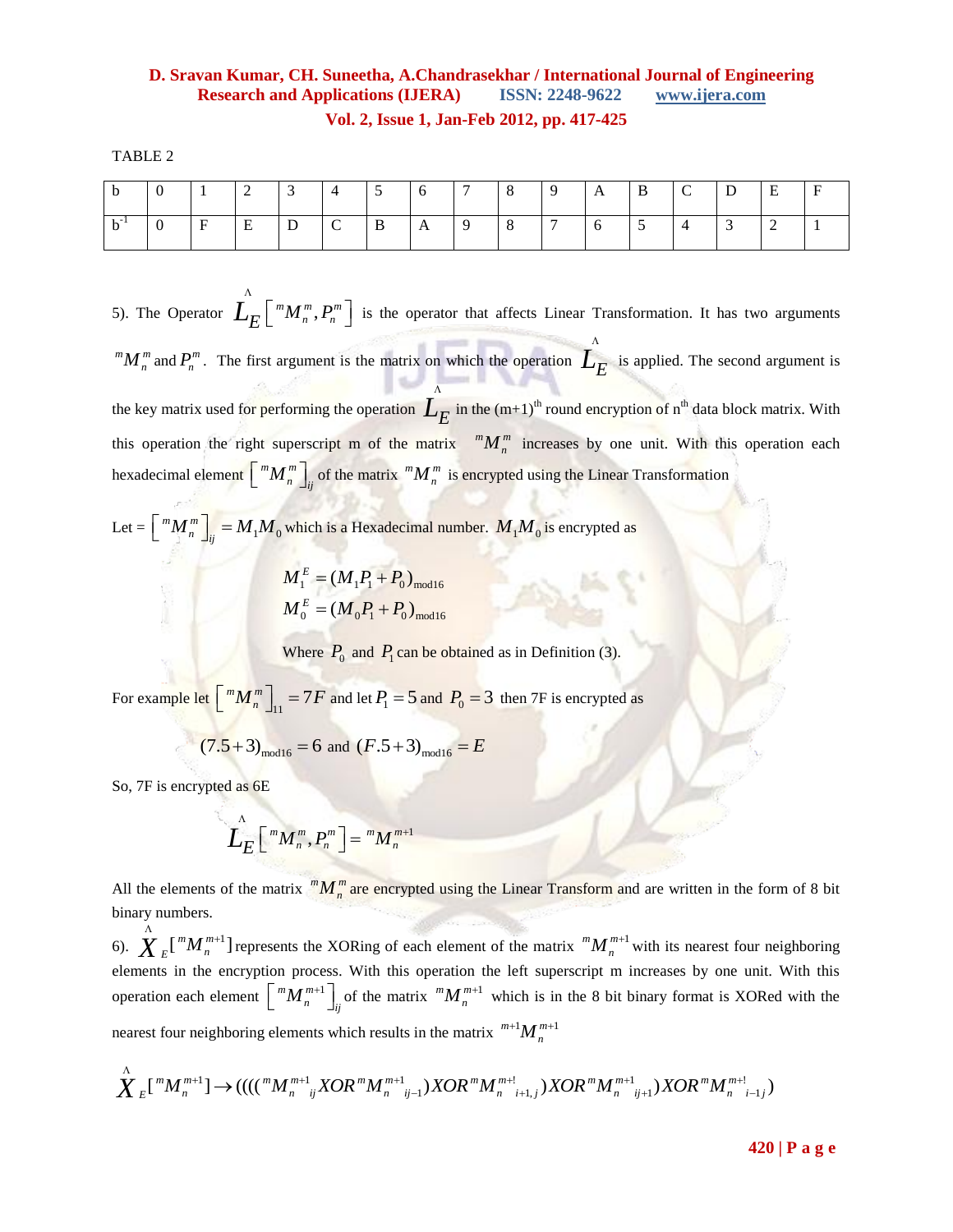$$
\sum_{n=1}^{N} \binom{m}{n} m^{m+1} = \binom{m+1}{n} m^{m+1}
$$

Λ

Example  $\lceil m_{m}^{m+1} \rceil$  $\left[\sum_{24}^{m+1}\right]_{24} = 10010100$  $\left[ \int_{1}^{m} M_{n}^{m+1} \right]_{24} = 10010100, \left[ \int_{1}^{m} M_{n}^{m+1} \right]_{24}$  $\left[\sum_{n=1}^{m} M_{n=1}^{m+1}\right]_{23} = 10100010$  $\left[ \int_{n}^{m} M_{n}^{m+1} \right]_{23} =$ 1  $\left[\sum_{n=1}^{m} M_{n}^{m+1}\right]_{25} = 10010010$  $\left[ \int_{0}^{m} M_{n}^{m+1} \right]_{25} = 10010010, \left[ \int_{0}^{m} M_{n}^{m+1} \right]_{25}$  $\left[\sum_{n=1}^{m} M_{n}^{m+1}\right]_{14} = 01100101$ 

$$
\left[\,{}^{m}M_{n}^{m+1}\,\right]_{34}=00111000
$$

$$
\left[\begin{array}{c}{}^{m}M_{n}^{m+1}\end{array}\right]_{25} = 10010010, \left[\begin{array}{c}{}^{m}M_{n}^{m+1}\end{array}\right]_{14} = 01100101 \text{ then}
$$
\n
$$
\sum_{k=1}^{N} \left[\begin{array}{c}{}^{m}M_{n}^{m+1}\end{array}\right]_{24} = (((10010100XOR10100010)XOR00111000)XOR10010010)XOR01100101)
$$
\n
$$
\left[\begin{array}{c}{}^{m+1}M_{n}^{m+1}\end{array}\right]_{24} = 11111001
$$

All the elements of the matrix  $^{m+1}M_n^{m+1}$  $w_n^{m+1}$  which are the 8 bit binary numbers are then converted into Hexadecimal numbers

7).  $X_D$  $\left[\begin{array}{c} m M_n^m \end{array}\right]$ represents the XORing of each element of the matrix  $^{m}M_{n}^{m}$  with the surrounding elements in the decryption process. With this operation the left superscript m decreases by one unit. All the elements of the matrix  $^{m}M_{n}^{m}$  are XORed with the nearest neighboring elements as

aecryption process. With this operation the left superscript in decreases by one unit. An the elements of the matrix 
$$
{}^m M_n^m
$$
 are XORed with the nearest neighboring elements as\n
$$
\sum_{n=1}^{N} \sum_{n=1}^{m} [{}^m M_n^m] \rightarrow ((({}^m M_n^m{}_iXOR^m M_n^m{}_{i-1j})XOR^m M_n^m{}_{i+1})XOR^m M_n^m{}_{i+1j})XOR^m M_n^m{}_{i-1}).
$$
\n
$$
\sum_{n=1}^{N} \sum_{n=1}^{m} [{}^m M_n^m] = {}^{m-1} M_n^m
$$
\nwhere\n
$$
\begin{bmatrix} {}^m M_n^m \end{bmatrix}_{45} = 11111001, \quad \begin{bmatrix} {}^m M_n^m \end{bmatrix}_{35} = 10100010 \begin{bmatrix} {}^m M_n^m \end{bmatrix}_{46} = 00111000 \begin{bmatrix} {}^m M_n^m \end{bmatrix}_{55} = 10010010
$$
\n
$$
\begin{bmatrix} {}^m M_n^m \end{bmatrix}_{44} = 01100101
$$
\nthen

$$
\left[\begin{array}{c}\nM_n\n\end{array}\right]_{44} = 01100101 \text{ then}
$$
\n
$$
\sum_{n=1}^{N} \left[\begin{array}{c}\n\binom{m}{n} \\
\frac{1}{45}\n\end{array}\right]_{45} = \left(\left(\left(\frac{(11111001XOR01100101)XOR10010010)XOR00111000}{XOR101000100}\right)\right)
$$
\n
$$
\left[\begin{array}{c}\n\binom{m-1}{n} \\
\frac{1}{45}\n\end{array}\right]_{45} = 10010100
$$

All the elements of the matrix  $^{m-1}M_n^m$  $w_{n}^{-1}M_{n}^{m}$  which are in the 8 bit binary format are written as Hexadecimal numbers.

8). The Operator  $L_D \left[ \sqrt[m-1]{M_n^m}, P_n^m \right]$  $\Lambda$  $\left[\begin{array}{c}m^{-1}M_{n}^{m},P_{n}^{m}\end{array}\right]$  is the decryption operator using Linear Transformation. It has two arguments  $^{m-1}M_n^m$  $\prod_{n=1}^{\infty} M_n^m$  and  $P_n^m$ . The first argument is the matrix on which the operation  $\hat{L}_D$ is performed in the (9 m)<sup>th</sup> round of decryption of the n<sup>th</sup> data block matrix. The second argument  $P_n^m$  is the key matrix used for performing the Linear Transformation operation *LD* in the m<sup>th</sup> round decryption of the nt<sup>h</sup> data block matrix. With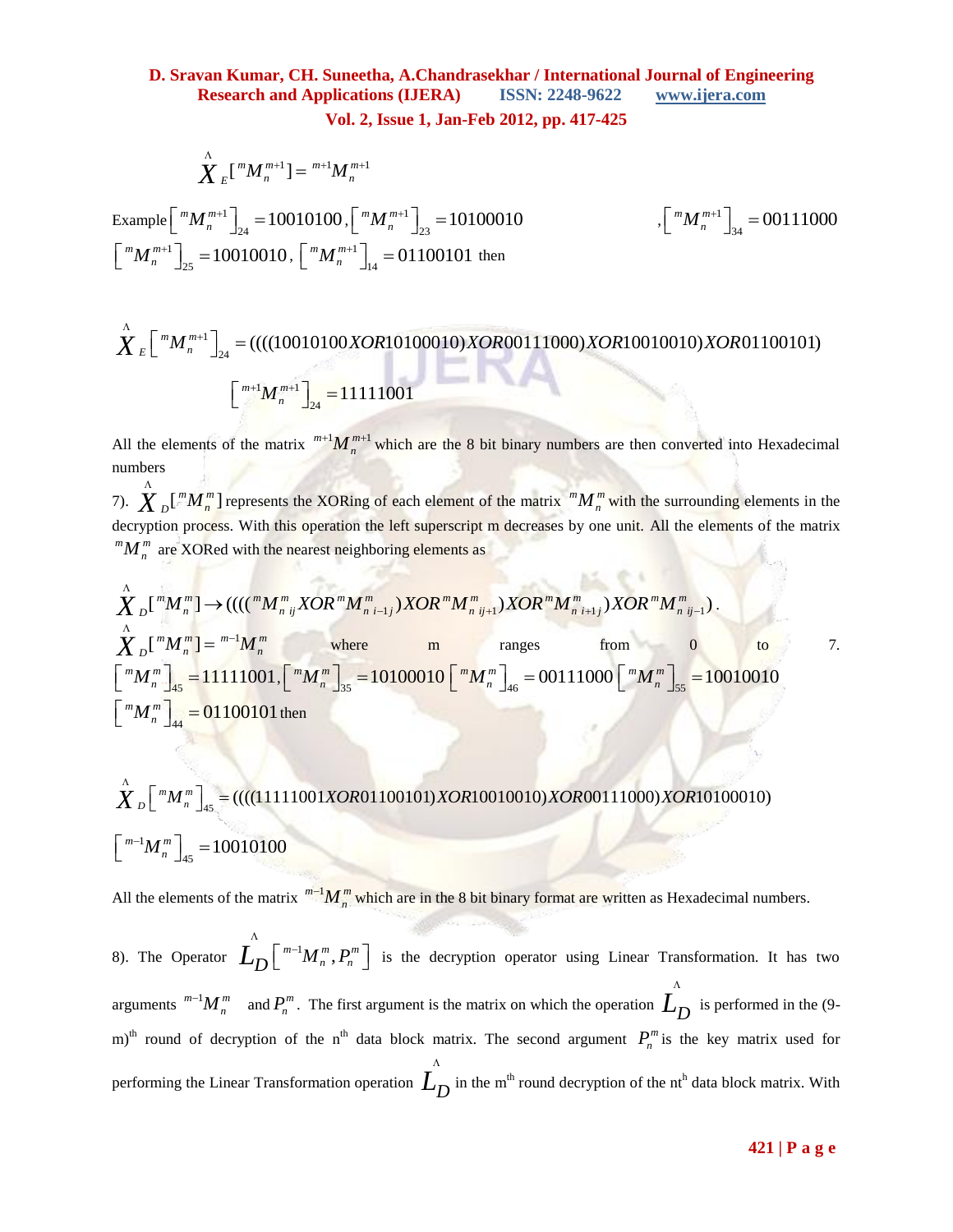this operation the right superscript m of the matrix  $^{m-1}M_n^m$  $d^{-1}M_n^m$  decreases by one unit. With this operation each Hexadecimal element  $\left[\right]^{m-1} M_n^m\right]_{ij}$  of the matrix  $\left[^{m-1}M_n^m\right]$  $i-M_n^m$  is decrypted using the Linear Transformation

Let  $\left[\begin{array}{c}m^{-1}M_{n}^{m}\end{array}\right]_{ij}=M_{1}^{E}M_{0}^{E}$  then  $M_{1}$  and  $M_{0}$  can be obtained by taking the inverse linear transformation as

$$
M_1 = [P_1^{-1}\{M_1^E + P_0^{-1}\}]_{\text{mod}16}
$$

 $^{1}$  { $M_{\circ}^{E}$  +  $P_{\circ}^{-1}$  $M_{1} = [P_{1}^{-1}\{M_{1}^{E} + P_{0}^{-1}\}]_{\text{mod}16}$ <br>  $M_{0} = [P_{1}^{-1}\{M_{0}^{E} + P_{0}^{-1}\}]_{\text{mod}16}$  $\begin{array}{c} \n^{1} \{ M_0^L \} \n^{1} \cdot P_0^{-1} \n\end{array}$  $^{-1}$  { $M_{\circ}^{E}$  +  $P_{\circ}^{-1}$ }]  $A^{-1}$ { $M_0^E + F$ <br> $A^{-1}$   $P_2^{-1}$  can  $\begin{aligned} = & \left[ P_1^{-1} \{ M_1^E + P_0^{-1} \} \right]_{\rm mod} \ \ = & \left[ P_1^{-1} \{ M_0^E + P_0^{-1} \} \right]_{\rm mod} \end{aligned}$ 

 $M_0 = [P_1^{-1} \{ M_0^E + P_0^{-1} \} ]_{\text{mod } 16}$ <br>where  $P_1^{-1}$ ,  $P_0^{-1}$  can be obtained from table 1 and table 2

For example if  $\left[\right]^{m-1}M_{n}^{m}\right]_{11}$  $\left\{ -1 \right\}$  $M_n^m$ <sub>11</sub> = 6E then 6E is decrypted as

$$
[D{6+13}]_{\text{mod 16}} = 7
$$
  
\n
$$
[D{E+13}]_{\text{mod 16}} = F
$$
  
\nWhere  $P_1^{-1} = D$  and  $P_0^{-1} = D$   
\n
$$
L_D \left[ \begin{array}{c} m^{-1}M_n^m, K_n^m \end{array} \right] = {}^{m^{-1}}M_n^{m^{-1}}
$$

All the elements of the matrix  $^{m-1}M_n^{m-1}$  $w_n^{\frac{m-1}{m}}$  which are Hexadecimal numbers are converted into Binary numbers.

9).  $S_n^m$  is the operator used for deriving the sub key for the  $(m+1)^{th}$  round encryption of n<sup>th</sup> data block from the session key used for the first round operation i.e.

$$
\stackrel{\Lambda}{S_n^m}[K_n^0] = K_n^{m-1}
$$

The key matrix  $K_n^{m-1}$ <sup>-1</sup> for the m<sup>th</sup> round encryption of the n<sup>th</sup> data block is obtained from  $K_n^0$  by shifting the columns of the matrix  $K_n^0$  to the right by (m-1) places.

i.e. 
$$
\left[K_n^{m-1}\right]_{ij} = \left[K_n^0\right]_{ij-m+1}
$$

10).  $G_n$  is the operator which defines the session key generation for the first round encryption of the nth data Λ

block from the session key used for the first round encryption of the (n-1)<sup>th</sup> data block.  
\n
$$
\overrightarrow{G}_n \left[ K_{n-1}^0 \right] = K_n^0, where \left[ K_n^0 \right]_{ij} = \left[ (K_{n-1}^0)_{ij} + (K_{n-1}^0)_{ij+1} \right]_{\text{mod } 8}
$$

**i and j take values in all the definitions made above from 0 to 7**. **If i+1 or i-1 or j+1 or j-1or any subscript fall out of the range {0,1,2,….7} then modulo 8 of that number be considered**. The session key of each data block is itself sub key for the first round of encryption of the data block.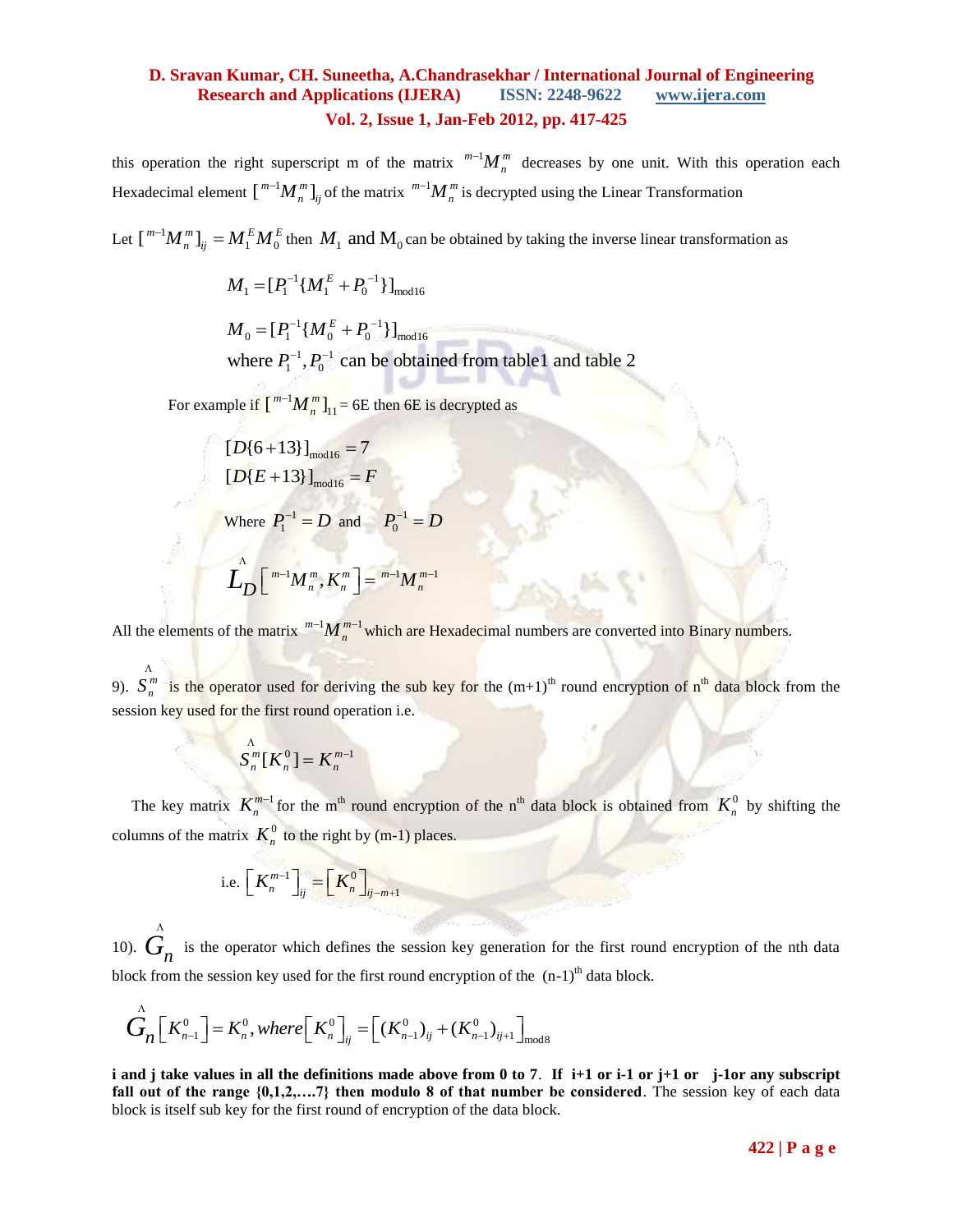Before communicating the messages both the sender and the receiver agree upon to use the secret key which is in the form of an 8x8 matrix K (master key) whose elements are the Hexadecimal numbers **excluding null character**. This matrix K (master key) is denoted by  $K_1^0$  in the encryption/ decryption process i.e. the master key itself is the session key for the encryption/decryption of first data block. For implementing the algorithm the entire message is divided into data blocks  $D_1, D_2, D_3, \ldots, D_n$  of 64 characters each where n is a natural number. The characters in each message block are Hex coded using ASCII code table and are arranged in the form of 8x8 matrices  ${}^0M_1^0$ ,  ${}^0M_2^0$ ,  ${}^0M_3^0$ ,.......  ${}^0M_n^0$  row wise. The number of characters in the message always may not be the integral multiple of 64. Hence, at the end of the message the sender adds three # characters (###) and ensures that the message fills integer number of text blocks by adding random different characters after the three # characters.

#### **Algorithm :-**

**Encryption-**

Set  $n = 1$  $m = 1$  $K_1^0 = K$ 

Step 1:- PRINT DATA BLOCK =  $n$ 

Step2:- PRINT ENCRYPTION ROUND =  $m$ 

Step3:-  $S_n^m[K_n^0] = K_n^{m-1}$ 

Step4:-  $P[K_n^0] = P_n^{m-1}$  $P[K_n^0] = P_n^{m-1}$ 

Step5:-  $\sum_{E}^{N} \left[ \sum_{m}^{m-1} M_{n}^{m-1}, K_{n}^{m-1} \right] = {}^{m-1} M_{n}^{m}$  $\sum_{n=1}^{N} \left[ \begin{array}{c} m^{-1} M_n^{m-1}, K_n^{m-1} \end{array} \right] = {}^{m-1}M$ 

Step6:- Convert all hexadecimal elements of  ${}^{m-1}M_{n}^{m}$  $t^{-1}M_{n}^{m}$  to 8 bit binary numbers

$$
\operatorname{Sep7:} \bigwedge^{\Lambda} {}_{E} \big[ {}^{m-1}M_{n}^{m} \big] = {}^{m}M_{n}^{m}
$$

Step8:- Convert all the elements of  $M_n^m$  which are 8 bit binary numbers to hexadecimal numbers

Step9:- If m < 8, increment m by one unit and go to Step 2

Else set  $m = 1$ 

If  $n < N$  increment n by one unit and go to Step 1.

#### Else Stop

After eight rounds of encryption using Linear Transformation and Logical XOR operations all the hexadecimal entries of each data block are converted to text characters using ASCII code table and is communicated to the receiver as the cipher text.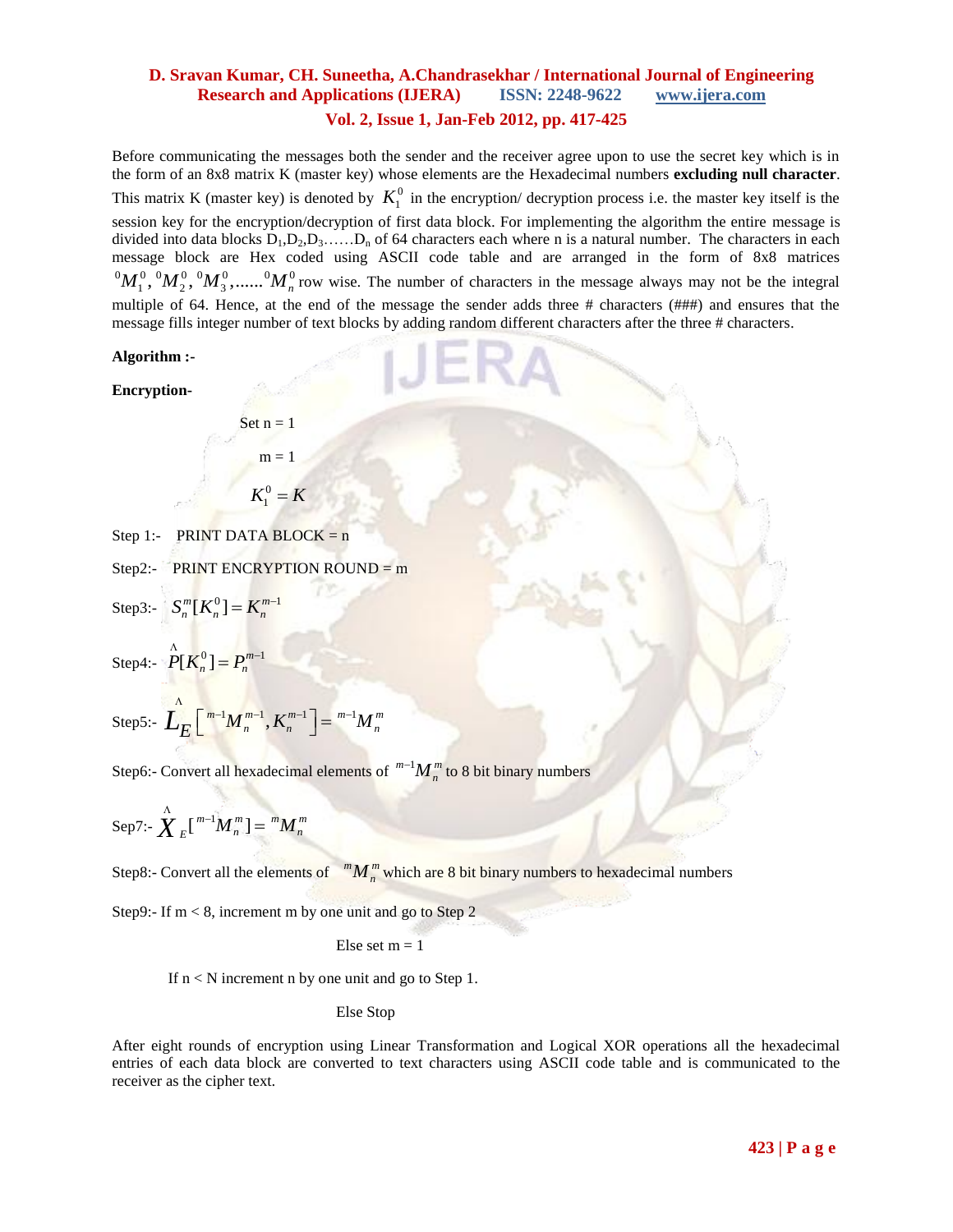The receiver after receiving the cipher text divides into data blocks  $D_1^E, D_2^E, D_3^E, \ldots, D_n^E$  of 64 characters each. All the 64 characters of each data block are converted to 8 bit binary numbers using ASCII code table and are arranged in the form of 8x8 matrices  ${}^8M_1^8, {}^8M_2^8, {}^8M_3^8, \ldots, {}^8M_n^8$ 

**Decryption:-** 

Set 
$$
n = 1
$$
  
 $m = 8$ 

 $K_1^0 = K$ 

Step 1:- PRINT DATA BLOCK =  $n$ 

Step2:- PRINT DECRYPTION ROUND =  $9\text{-m}$ 

Step3:- 
$$
S_n^m[K_n^0] = K_n^{m-1}
$$

Step4:-  $P[K_n^0] = P_n^{m-1}$  $P[K_n^0] = P_n^{m-1}$ 

Step 5: 
$$
\sum_{n=0}^{N} \left[\binom{m}{n} M_{n}^{m}\right] = \binom{m-1}{m} M_{n}^{m}
$$

Step6:- convert all the elements which are in 8 bit binary format to hexadecimal numbers

Step 7: 
$$
\mathbf{L}_{D} \left[ \begin{array}{c} m^{-1} M_{n}^{m}, K_{n}^{m-1} \end{array} \right] = \frac{m^{-1} M_{n}^{m-1}}{m}
$$

Step8:- convert all the elements which are hexadecimal number to 8 bit binary numbers

If  $m > 0$ , decrement m by one unit and go to Step 2

Else set  $m = 8$ 

If  $n < N$  increment n by one unit and go to Step 1.

Else Stop

After 8 rounds of decryption of all the cipher text blocks using Logical XOR and Linear Transformation the original message can be obtained.

**Security Analysis:-** In the key scheduled algorithm proposed here different keys are used for encrypting different data blocks which are called session keys generated from the master key (secret key) between the sender and the receiver) and the key used for the encryption of each round is different and is derived from the session key of the corresponding round which is called the sub key. As different keys are used for different data blocks cipher is less vulnerable to passive attacks. As each element of the message matrix M is encrypted using Linear Transformation with different keys (not fixed key) and logical XOR operation is performed with its all nearest neighboring elements the same characters in the plain text space are mapped to different characters of the cipher text space even though they are in the same text block or different text blocks. So, cipher text is not easily amenable to cryptanalysis [ 5,7]. Even the change of a single element of the message matrix changes almost the entire cipher block matrix, i.e., to say that the proposed algorithm has achieved a good avalanche effect [4,6] which is one of the desired qualities of a good encryption algorithm.